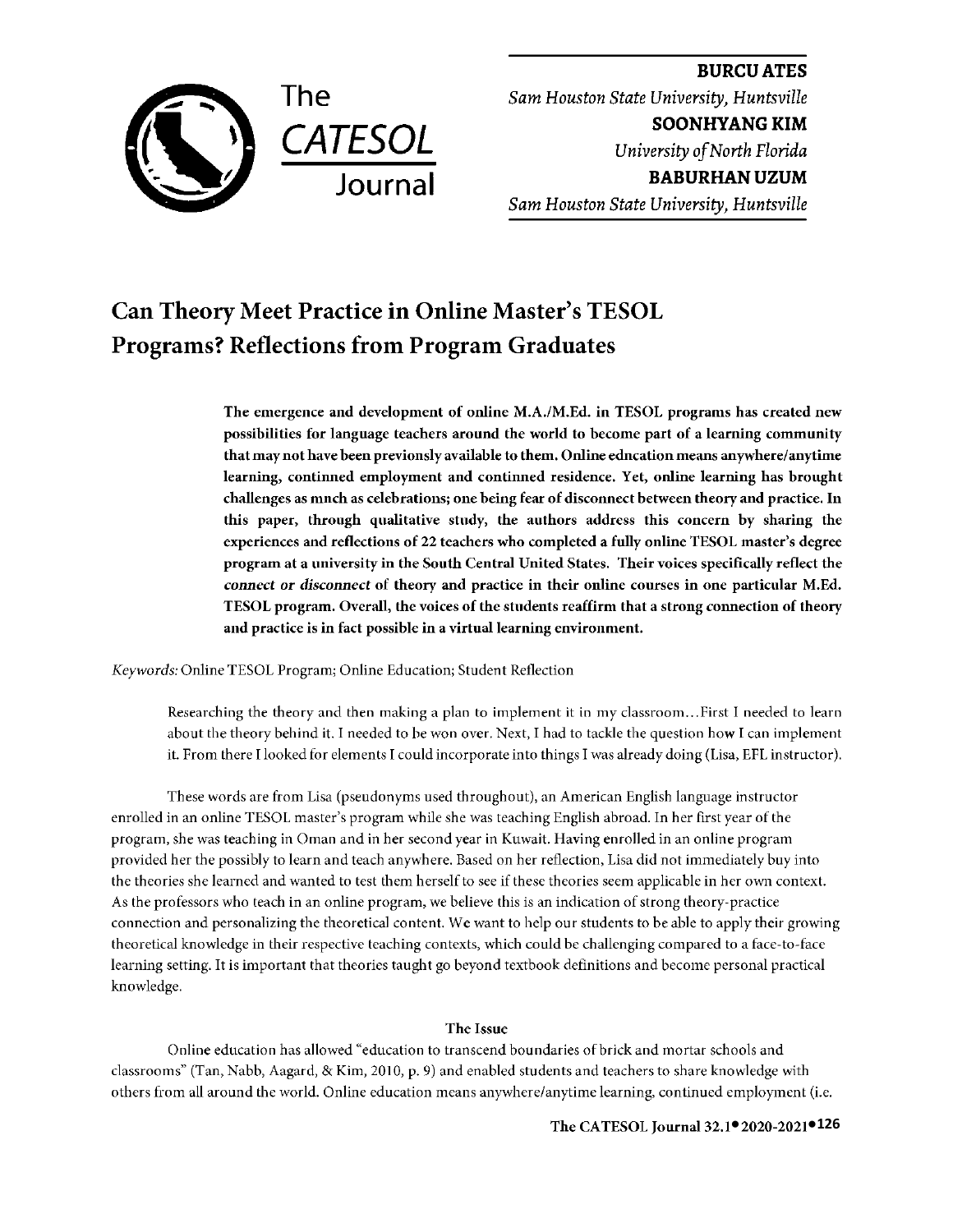teaching position), and continued residence rather than being uprooted and travelling to a specific location to complete a graduate degree (Nunan, 2012). As much as there are benefits to onlinc education, there arc also challenges. For example, in onlinc TESOL programs, is there a risk of disconnect when connecting the theory and practice due to their fully online nature? In this paper, we attempt to address this question by sharing the experiences and reflections of22 teachers who completed a fully onlinc TESOL master's degree program at a university in the South Central United States. Their voices specifically reflect the *connect or disconnect* of theory and practice in their online courses per se and the overall program.

## **Online TESOL Education: Theory-Practice and Reflective Practice**

It is important to provide a brief overview of the limited literature regarding online TESOL-related studies which emphasize theory and practice along with reflective practice. Verity (2014) described MA TESOL training as a blend of"apprenticeship" and "scholarship" (p. 257). Students often enter TESOL programs with practical experiences, yet they do not have the skills or training on how to make sense of their teaching experiences. For example, Verity wrote about her experiences teaching theories of second language acquisition in an online MA TESOL program and her initial biases that the online component would hinder meaningful interaction (i.e. scaffolding and mediation) among students, and she would therefore be ineffective. In her findings, she shared her attempts to create connections between the students' lived experiences and the theoretical constructs that had been introduced in the course. She stated:

Through strategic use of personal experience and narrative, the students can see how "life" and "theory" are not opposing constructs, but dialectical ones: Theory is a way of knowing what depends on practical activity, and all practical activity has some kind of theoretical stance inherent in it, even if that stance is entirely unconscious and unarticulated (p. 261).

Liu and Berger (2015) also argued that MA/M.Ed. TESOL programs are not designed to provide English language teachers with "ready-made techniques that will guarantee success in any teaching context," but to include "more context-dependent and reflective aspects of becoming a language teaching professional" (p. 51 ), emphasizing the importance of reflective practice. Verity (2014) discussed how it might be the first time students truly reflect on their experiences. In a well-designed online TESOL master's course, through focused reflective tasks, students not only gain knowledge of theoretical content, but learn how to incorporate theoretical knowledge into their own activities or teaching practices. Furthermore, Dooly (2104) argued that teacher education must go beyond teaching theory, it should move from "knowledge telling" to "knowledge transforming" (p. 241). Teacher education can promote this transformation and connect theory and practice by engaging the students in reflective thinking and reflective practice (Farrell, 2015). In this study and paper, the reflective practice became the catalyst that gave voice to our participants' experiences.

In our research of literature, we found very limited discussion on the successful integration of theory and practice in onlinc M.A./M.Ed. TESOL programs (England, 2012; Hubbard & Levy, 2006). We wanted to address this gap by exploring our students' reflections on their online TESOL coursework. We believe our practice is work-inprogress toward bridging theory and practice and building students' personal practical knowledge.

## **Context and Practice**

Our study employed the theoretical perspective of reflective practice, "where teachers actively collect data about their teaching beliefs and practices and then reflect on the data in order to direct future teaching decisions" (Farrell, 2015, p. 7). Qualitative research methods were adopted. The context of the study is an online master's TESOL program with variety of courses, which are offered from ESL/EFL Methodology to Action Research. Twentytwo graduates who completed the program between the spring 2013 and summer 2015 shared their input. About 90% were teachers who worked as ESL, EFL, or bilingual teachers in K-12 or university settings while enrolled. The others were employees in nonteaching fields, typically seeking a career change to become ESL/EFL teachers. It is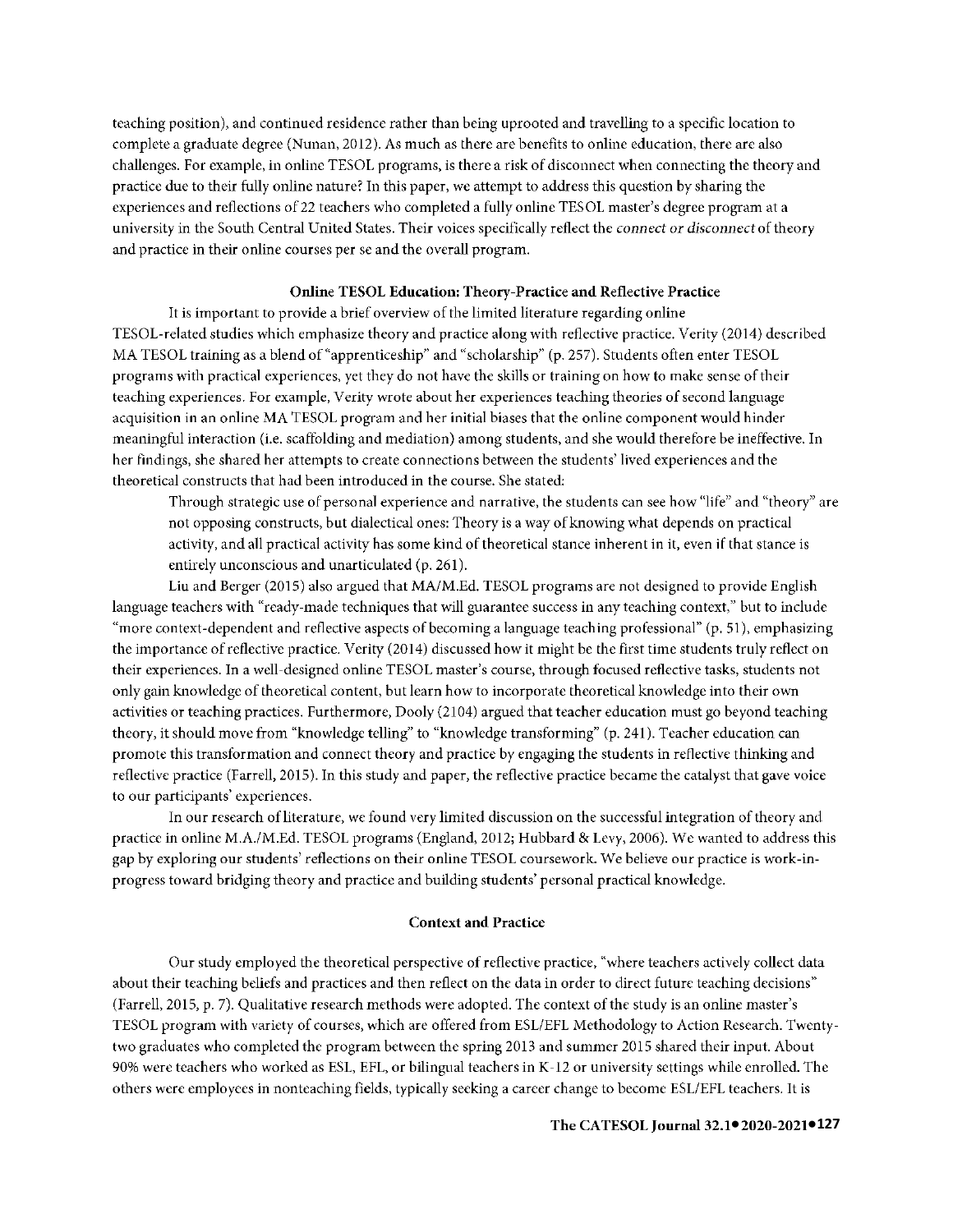important to note that prior teaching experience is encouraged yet not a requirement of the program. An openended question survey was used for data collection. Participants' responses were coded using "in vivo" and "focused coding" in an effort to "honor the participant's voice" using their actual words and terms (Saldana, 2013, p.91). These codes were categorized to analyze the emerging themes.

Before we share the voices of students, it is important to note that during the initial stages of creating the TESOL courses the TESOL faculty paid close attention to who the graduate students were. The majority of students have been and continue to be practicing teachers. They need particular practical knowledge they could immediately implement in their classrooms (Connelly, Clandinin, & He, 1997). Therefore, in our courses, we select textbooks, design assignments, and create assessments in an effort to achieve meaningful integration of theory and practice.

#### **Results**

Three significant themes emerged from the analysis of our graduate students' voices; (1) Theory and practice connectedness, (2) Effective methods and strategies, and (3) Teacher confidence and versatility.

#### **Theory and Practice Connectedness**

Students commented on the advantages of immediate application of what they learned in their courses. Maria noted "theories get translated into practice directly or indirectly. I see myself following many theorists that I learned about in this program". For another example, Nancy appreciated the connection between theory and practice in her applied linguistics course despite the theoretical nature of the course. She explicitly complimented on the textbook by stating:

One of my classes was based on teaching grammar and it has been amazing, because as a teacher I don't understand the rules for grammar and in this book we were given examples on how to teach, [addressed] some misconceptions students might face, and [examined] examples. This book helped me tremendously in my first year.

What Nancy refers to is Folse's (2009) *Keys to Teaching Grammar to English Language Learners: A Practical Handbook.* This book was specifically selected by faculty since it demonstrates grammar in context and makes it accessible through practical explanations. For program objectives, we avoided overly theoretical books. The courses in the program aimed to promote practical knowledge that incorporates theories in linguistics and second language acquisition. Cynthia commented on how she used the strategies and assignments from her courses with her students in a 9<sup>th</sup> grade ESL class:

During the first half of the program I was a full-time teacher. *As* assignments came in I was able to use my own students as my example for my assignment. Also, as we learned new theories, I was able to look to see if they are true. It gave me a basis to see ifl agreed with the research and discussions. There are a lot of practical uses for information learned in the program. CALL was one the classes that I was immediately able to put into practice and use in coaching conversations. Also, language assessment was a class that was immediately applicable. I have been on assessment writing teams for my district and I immediately wanted to put the theories learned in this class into practice.

These comments regarding course delivery informed the MA TESOL instructors' course design, instructional decisions, and evaluation of students' needs and interests. The readings and the assignments were designed to help teachers create new learning materials or evaluate the effectiveness of existing ones, using certain criteria and guidelines. For example, in the second language assessment class, Cynthia evaluated a formative assessment tool she used regularly in her classroom, utilizing the benchmarks, wash back, authenticity, reliability, practicality, and validity (Brown & Abeywickrama, 2010). In another example, Betsy commented on how theory informed her teaching objectives:

I feel like this program was aimed at providing a theoretical foundation to better explain and enhance the practical side of education-what is, and will be, effective in the classroom. I believe I was exposed to both the "what and why" which ultimately gave me a better understanding of not only how to more effectively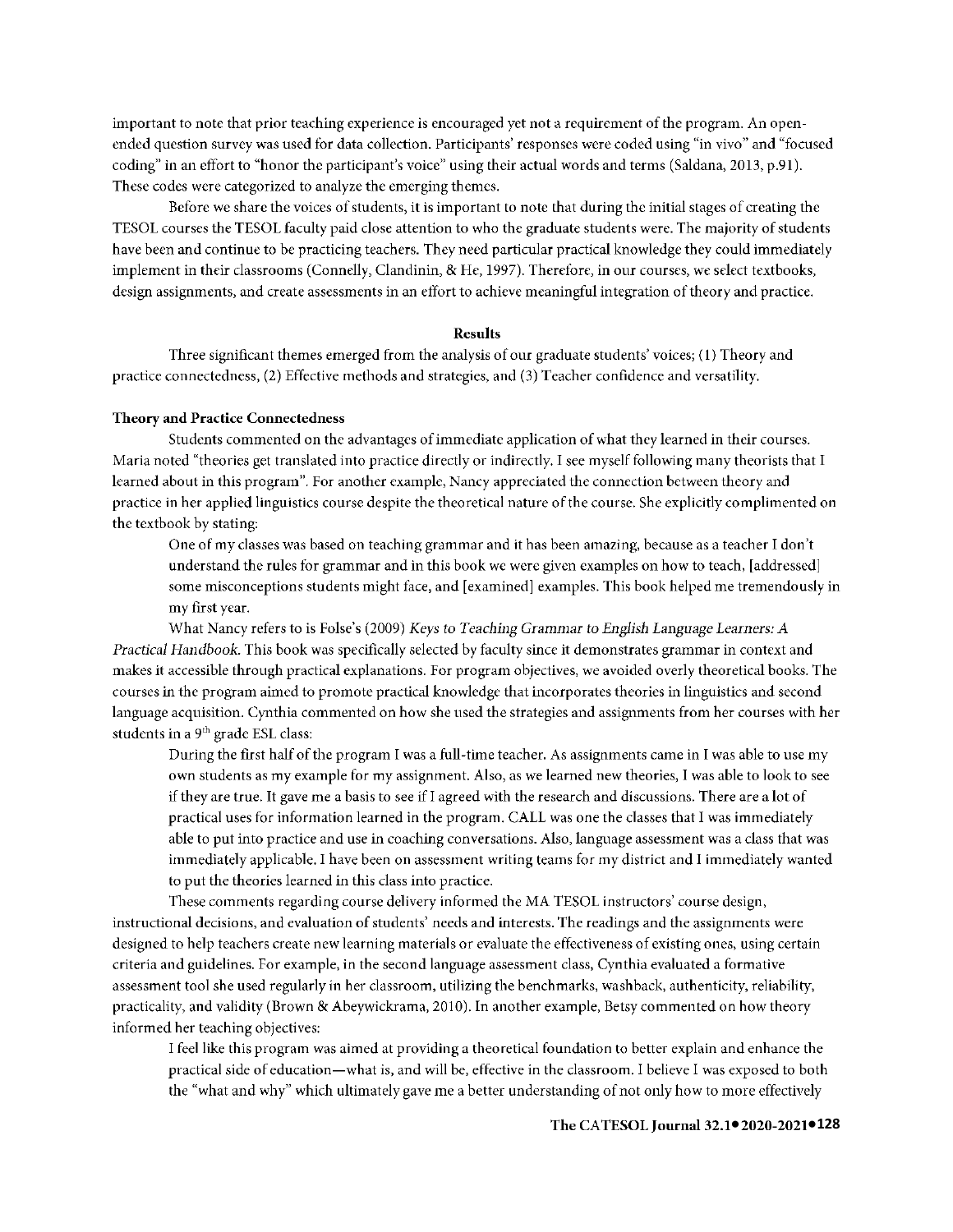teach my future language learners, but a knowledge of the research and concepts behind what has proven effective.

ln all of these quotes, our graduate students shared that they were able to link what they learned in their courses with their classroom practices.

## **Effective Methods and Strategies**

Students commented on how they benefttted from their coursework to create a personal library of research articles, classroom activities, assignment ideas, and effective teaching strategies. They were able to experiment with these methods and strategies as they evaluated them for their own instructional purposes. The discussions and assignments in their coursework specifically sought for reflections with respect to their local contexts. For example, in the applied linguistics course, students analyzed an ELLs' speech focusing on pronunciation, morphology, syntax, and word choice. They later presented their findings and prioritized more pressing needs to be addressed in instruction. Based on their findings, they created grammar lessons and designed practice activities and questions to teach a certain grammar point. These assignments often led to a discussion of common ELL errors in their contexts, and students left with a variety of strategies and practice ideas to teach these points. For example, Tara commented on how she was able to use effectively grammar and reading strategies with her adult ESL learners:

l often used the techniques that I learned immediately. For example, in [the] applied linguistics course, I learned some very useful methods for teaching grammar to ELLs. l knew first-hand how it felt to be in the "hot seat" when ELLs asked questions about a grammar aspect that I knew, but didn't know how to explain (a fault of a native speaker). Also, in the second language literacy course, the specific reading strategies that are required of ELLs are not the same as a native speaker. During that course, I began to teach differently (with more intent upon the strategies my students needed). l felt I became a different teacher because of what I was learning at that time.

ln addition, they developed a strategic mindset to address various teaching and learning problems in their classrooms. Identifying the needs and challenges in their local contexts and addressing these issues was a central theme in their coursework. For example, in the action research course, students identified a problem from their own teaching and classrooms and conducted an action research study to address that problem. Each student focused on an individual topic (e.g., how to provide small group instruction more effectively), did a literature research for this topic, ran an intervention or experiment, and analyzed their results to propose implications. Students often shared their results in regional conferences or as publications, and presented their findings to their principals or other administrators to promote an institutional change in their context.

ln both ESL/EFL methodology and English for Specific Purposes (ESP) courses the students were asked to create lesson plans and even a curriculum (in the ESP course as their final project) in the context they taught or were interested in teaching. In creation and implementation of such lesson plans the students were taught that four language skills did that exist in isolation but were interwoven. For example, Ann commented on her changing and developing ideas about the integration of language skills:

l have changed in that I am much more mindful of integrating reading, writing, listening and speaking in my lesson planning. I also understand much more about the development of English in my second language learners.

Teachers were also able to use the theoretical knowledge from their coursework to strategize their teaching and course designs toward building personal practical knowledge. Dan commented on how the theoretical content informed his practice in specific ways like writing a lesson plan:

The theoretical knowledge helps me understand language learning in new contexts. The theories have provided me with more of a foundation and a backbone. When possible, I like to write my lesson plans that reflect a theoretical approach/theory. This helps me feel more confident about my lessons and also this helps me take a reflective approach to learning/teaching.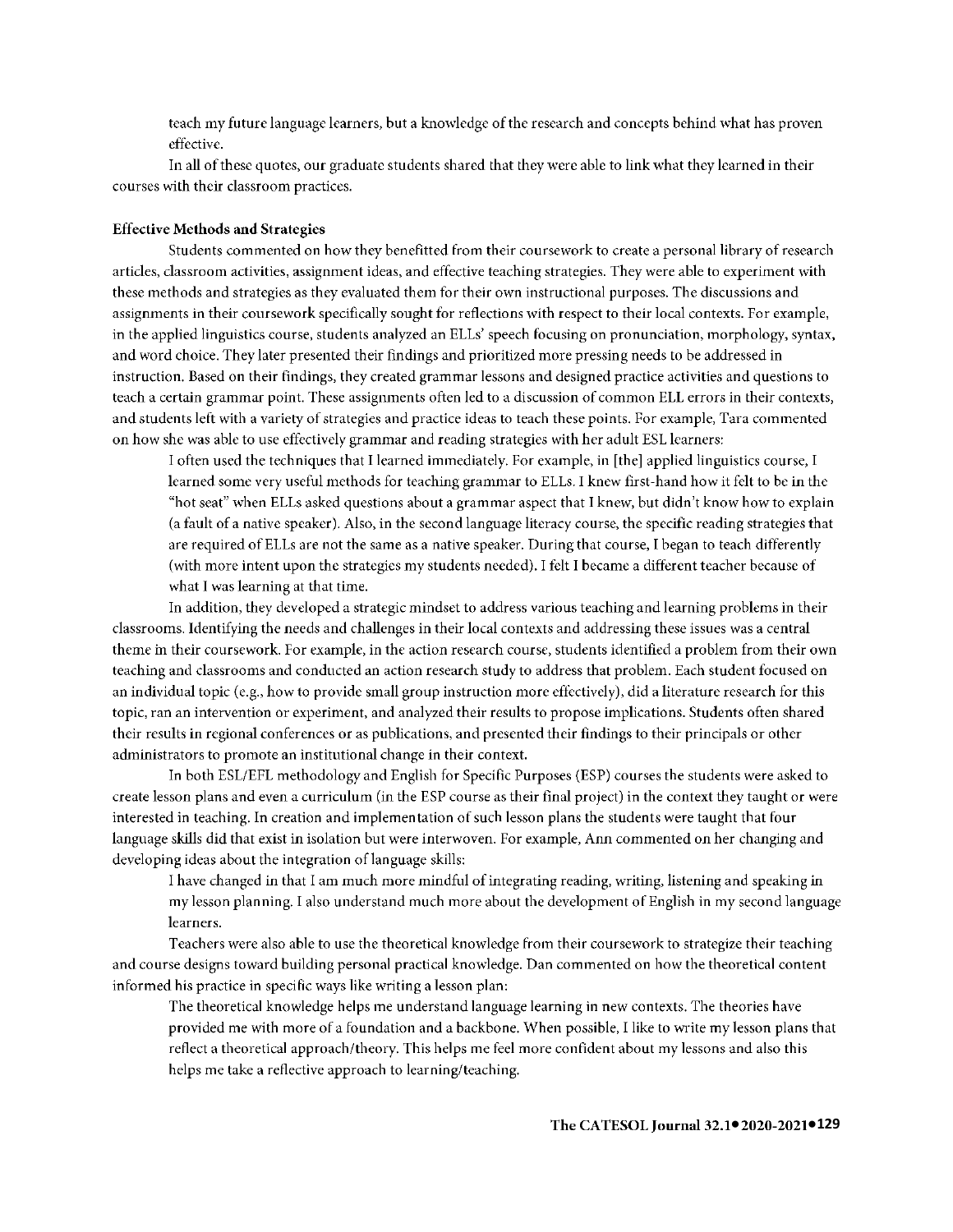As evidenced in these quotes, our students were able to utilize their growing theoretical knowledge to improve their teaching and seek theoretical support to gain confidence in what they are doing.

#### **Teacher Confidence and Versatility**

A common outcome of the program was newly gained confidence and versatility as a teacher. After completing the program, they reported they felt more competent and confident in their abilities to teach in diverse contexts. For example, Mei commented on her increasing confidence to teach students in the U.S. contexts:

l used to teach middle school students in China, and felt more comfortable with students [within] that age group, but now l feel quite comfortable when I teach adult students as well. Before completing this program, l was more willing to teach [pre-teen] Chinese students [primarily]. However, after completing this program, I became more open-minded because I gained many practical approaches, hence, I am ready to teach students from all over the world.

As described, our graduate students have taught in ESL/EFL contexts and across various instructional settings, such as face-to-face classroom, private tutoring, and/or online settings that range include various learner profiles and grade levels (i.e. from kindergarten to adult classrooms). Therefore, they often have effective skills as classroom practitioners, but may not have a solid foundation of understanding of the theoretical base that make their instruction effective. Consequently, it was important for faculty to use textbooks, teaching/reading materials that met the needs of all of our students, which has been a fundamental part of course design. For example, for the ESL/EFL methodology course we specifically selected Nation and Newton's (2009) *Teaching ESL/EFL Listening and Speaking* and Nation's (2009) *Teacl1i11g ESL/EFL Reading and Writing* books. These textbooks addressed both ESL/EFL contexts and methodologies, strategies, techniques, and lesson plans for all ages and grade levels. In addition, as part of the classroom observation course assignment, the students were encouraged to *physically* observe through virtual means a classroom setting/level that they were not familiar with. Such inclusion of broader perspectives contributed to an increased knowledge and diversified practice and as a result, their increased contldence as educators. Students' increased confidence in their abilities paved the way for future initiatives and enabled them to take active roles in administrative positions and commitment in professional development. Lisa commented on how her confidence increased her options in her professional context:

Other than improving my broad understanding of theory and improving my practical teaching techniques, l would say one of the biggest things l got from my degree was confidence! I was teaching for years without a teaching degree. Even when I had good ideas, those who had teaching degrees easily intimidated me. This is no longer the case. So along with becoming a coordinator, I also have gone on to chair committees at my university and I have given presentations at conferences all over the world.

ln light of the graduate students' reflections, we believe such an online program was helpful providing resources and strategies to connect theoretical knowledge and practical experiences and eventually building confidence in their teaching.

## **Reflections and Implications** of **Study**

Through the voices of the students, we argue that a strong connection between theory and practice can exist in online courses.We believe this is possible through careful design of courses (i.e. selection of course textbooks, materials, and focused assignments) on the part of faculty. The participants' background and experiences (practicing ESL/EFL teachers) play a significant role on how we construct the courses. A good balance of teaching practices in ESL and EFL settings as well as theory and practice are essential (Liu & Berger, 2015; Verity, 2014). This program design intentionally sought theory-practice connections and aimed to help teachers integrate theoretical knowledge into their practice by means of ongoing reflections throughout their coursework (Connelly, Clandinin, & He, 1997; Farrell, 2015). Students engaged in reflective practice with their classmates and instructors through online discussions, bringing a virtual community of teachers together, and creating a space for reflection (England, 2012).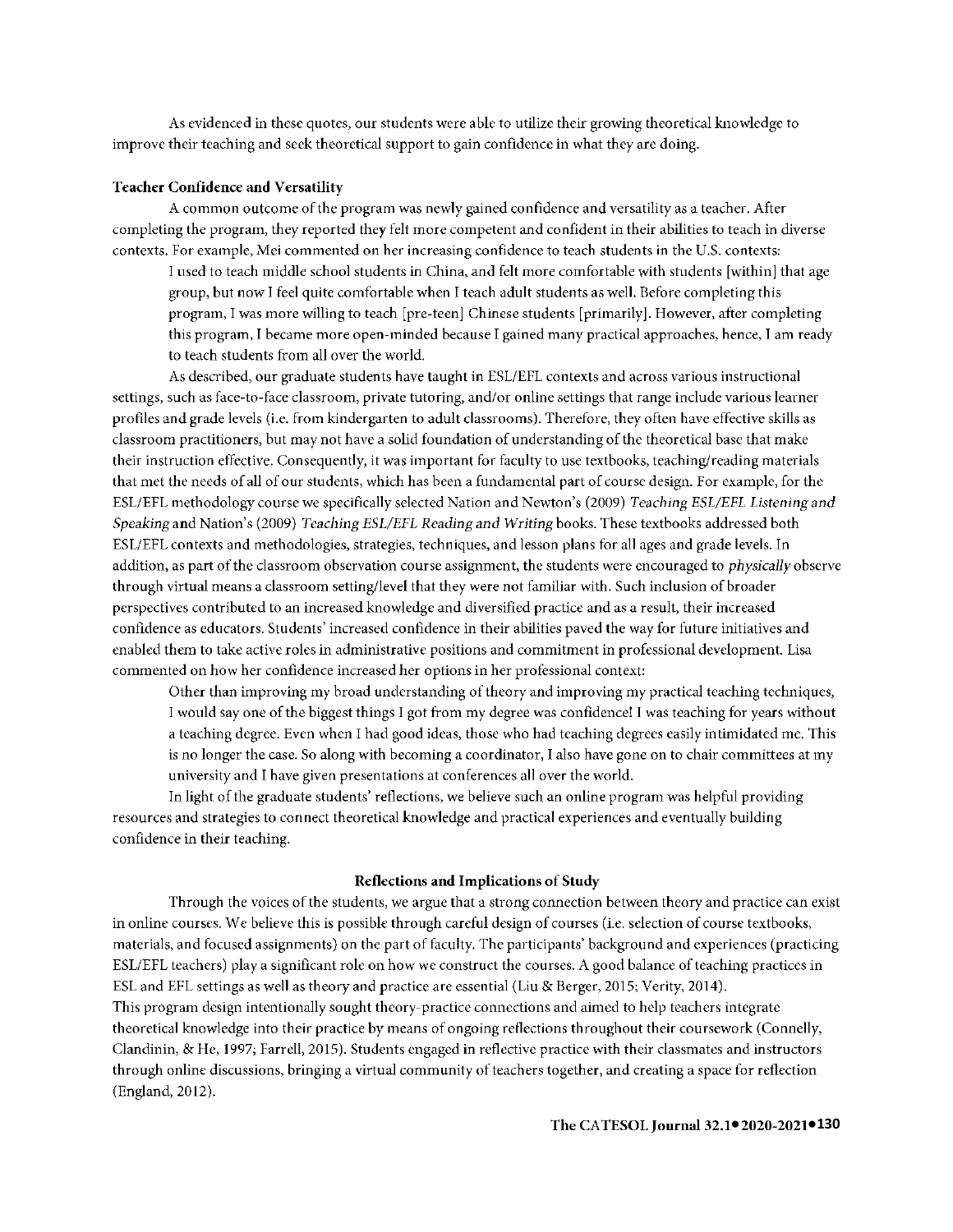The greatest advantage of this design was to encourage theory-practice connections, so teachers were able to see what works in their own educational context and what challenges might emerge. As Garton and Edge (2012) argued;

Course participants must not see themselves as distant from where the learning is; they *define* where the learning is. Their role is less to apply theories than to explore their practice and theorize it, thus taking it forward into praxis---aware, informed, socially committed practice (p. 24).

Students in the program also voiced how frequently they were able to immediately apply what they learned when they taught grammar for example. Their emerging knowledge of new content and strategies was often integrated into their lesson plans, activity ideas, and discussions of learner needs in their contexts. Some of the native Englishspeaking students, were now able to explain the rules of the language and go beyond what sounds correct (Reeves, 2009).

As students learned more in the program, they gained more confidence in their knowledge base and teaching abilities, as documented qualitatively in their survey comments. After the program, many led professional development seminars and presented at conferences, which exhibits a level of confidence and membership to the professional teaching community that they expressed they did not have prior to completing the MA TESOL degree. As supported by Farrell (2015) and Verity (2014), students' reflections on their past educational experiences, present teaching contexts, and future plans served as a catalyst to establish connections between theory and practice. These connections were reflected in their narrative responses and potentially became part of their professional identity.

#### **Conclusion**

The emergence and development of online TESOL programs has created new possibilities for teachers around the world to become part of a learning community that may not have been previously available to them. Online learning has brought challenges as much as celebrations; one being concern of disconnect between theory and practice. However, the voices of the students in this study proved otherwise, reaffirming that a strong connection of theory and practice is in fact possible in a virtual learning environment, if reflective practice and selected course design and instructional materials/textbooks are selected well and effectively incorporated.

# **Authors**

*Burcu Ates* is an Associate Professor of Bilingual/ESL education and the program coordinator of M.Ed. in TESOL in the School of Teaching and Learning at Sam Houston State University. Some of her research interests include online teaching, culturally and linguistically responsive pedagogies, cultural narratives and international servicelearning/study abroad.E-mail:ates@shsu.edu

*S0011hyang* Kim is TESOL Director and an Assistant Professor at the Department of Teaching, Learning and Curriculum at the University of North Florida, Jacksonville, Florida. Her recent research interests are second and bilingual language/literacy development, academic oral classroom discourse, pre-fin-service teacher preparation, non-native, English-speaking teacher issue; and online teacher education.E-mail:S.Kim@unf.edu or tesolkim@gmail.com

*Baburhan Uzum* is an Associate Professor of Bilingual/ESL education in the School of Teaching and Learning at Sam Houston State University. His research interests include language teacher education, teacher identity, intercultural competence, computer-mediated communication, tclecollaboration, and sheltered instruction of English language learners. E-mail: uzum@shsu.edu